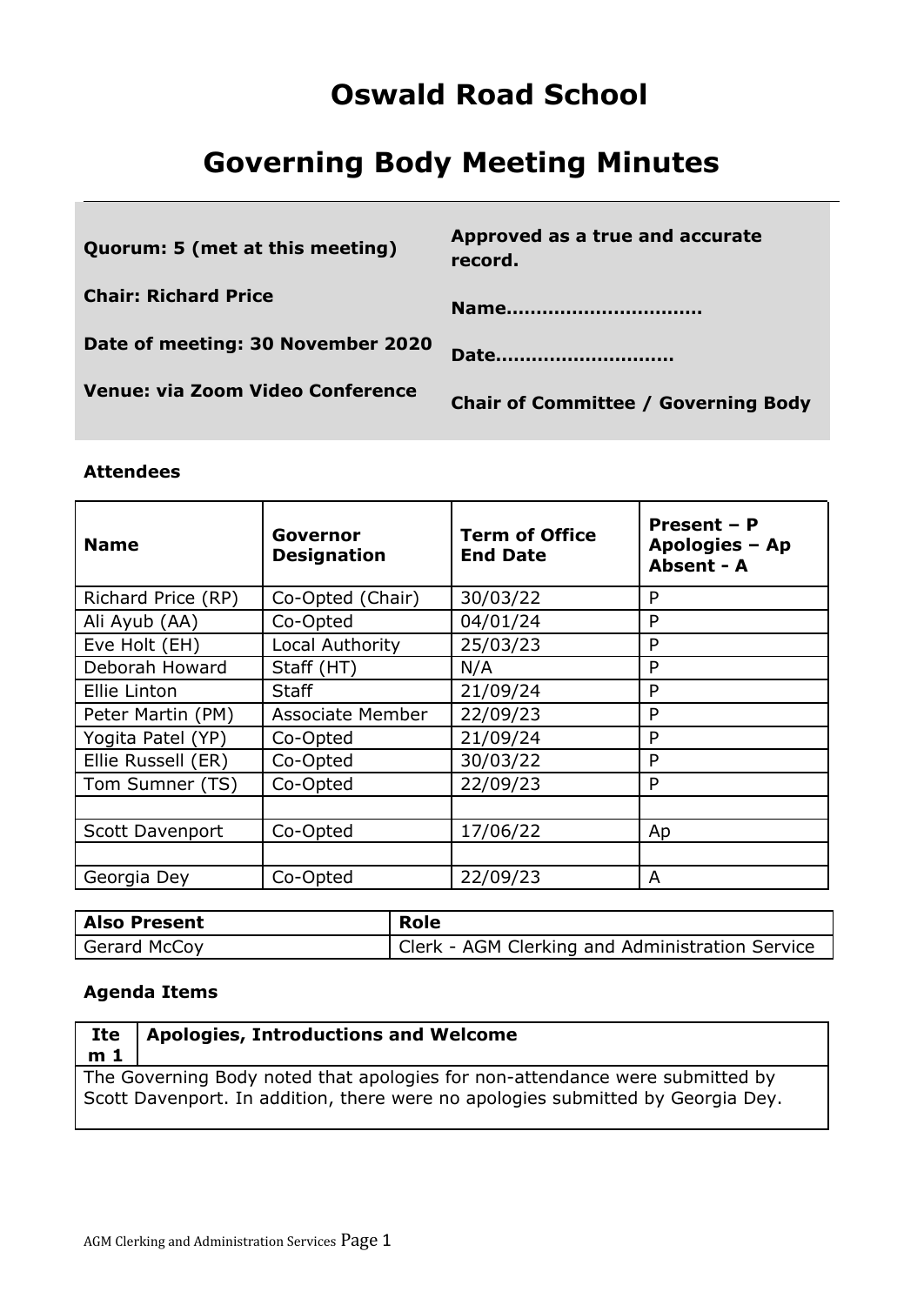There were no issues raised and the Governing Body agreed to accept the submitted apologies.

| <b>Resolutions / Agreed Actions</b>  | Owner             | <b>Date</b> |
|--------------------------------------|-------------------|-------------|
| Agreed – accept submitted apologies. | Governing<br>Body |             |

| Ite            | <b>Declaration of Pecuniary Interests</b>                                            |       |             |
|----------------|--------------------------------------------------------------------------------------|-------|-------------|
|                |                                                                                      |       |             |
| m <sub>2</sub> |                                                                                      |       |             |
|                | There were no declarations of pecuniary interests in relation to any of the items on |       |             |
|                | the current agenda.                                                                  |       |             |
|                | <b>Resolutions / Agreed Actions</b>                                                  | Owner | <b>Date</b> |
|                |                                                                                      |       |             |

### **Ite m 3 Minutes of the Previous Meeting and Matters Arising (22.09.20)**

The Chair presented the minutes in relation to the previous meeting which had been circulated in advance. In the process of reviewing the document there were no amendments / corrections identified.

Governors approved the document as a true record of the meeting and a signed copy of the document was retained on record.

Matters Arising.

Page 3: Item 3 - Succession Planning.

Item 8

Page 9: Item 7 - Keeping Children Safe in Education (KCSIE). Governor confirmations

Page 9: Item 7 - Revised Behaviour Policy – see Item 6

Page 12: Item 8 - Attendance Policy see Item 6

Page 13: Item 9 - SFVS Skills Audit – see Item 7

Page 16: Item 10 - NGA Skills Audit see Item 8

There were no additional matters arising to address that were not on the current agenda.

| <b>Resolutions / Agreed Actions</b>                                                  | Owner | <b>Date</b> |
|--------------------------------------------------------------------------------------|-------|-------------|
| Agreed – minutes of previous meeting (22.09.20) as $\vert$ Governing<br>true record. | Body  |             |
|                                                                                      |       |             |

#### **Ite m 4 Headteacher's Report**

The Headteacher presented her report which had been circulated to Governors prior to the meeting and the following points were noted and discussed by Governors.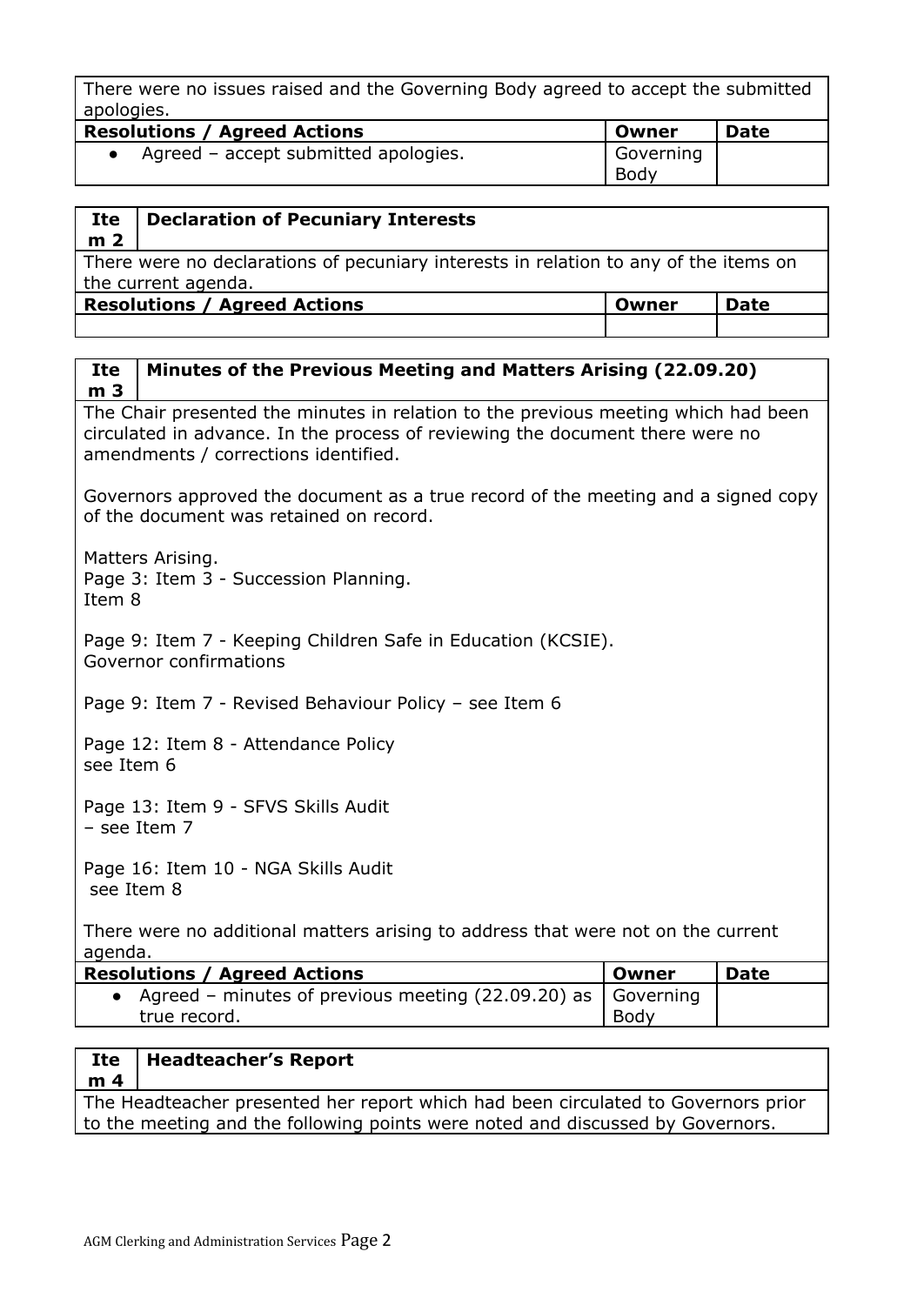# School Context.

The Headteacher presented a summary of the school context with specific reference to the different targeted groups. It was appreciated that the number of Pupil Premium Grant (PPG) eligible / disadvantaged pupils was in line with previous years although the pupils designated as English as an additional language (EAL) was slightly lower than previously. However, the actual number was considered to be higher than indicated – families did not always provide the accurate information in this area. In addition, it was noted the gender split was equal. In addition, the Headteacher confirmed that the number of pupils designated as special educational needs and disability (SEND) had increased to 91 across the school.

# Pupils on Roll.

Governors noted that the number of pupils on the school roll had dipped to 649 which was quite low for the school and an issue that had been investigated. It was recognised the Headteacher had analysed the data for 'leavers' to determine patterns in the behaviours. It was noted that several families had started to home-school their child / children as a result of their concerns related to the pandemic / Covid-19. In some instances families had left the country / returned to their home country – there was no indication as to the family motivation for moving out of the country. There were also several families who had moved their child / children to a private school setting. Governors noted that the Headteacher would provide specific numbers for starters / leavers and circulate these off-meeting.

Q. How many had changed to home-schooling?

A. This was not available at the moment, but would be included in the data related to the overall starts / leavers.

The Headteacher confirmed that some anecdotal feedback suggested those moving to private schools had indicated that they were attracted by the higher level of structure especially when pupils were home-schooled / a bubble was closed for isolation.

Q. Where were families going to when they left this country – was this as a result of Brexit?

A. No – not generally; many of the families were going to Pakistan and some of these were larger family groups / two families together.

Q. Was the issue of reducing pupil numbers limited to the school?

A. No – the other schools in the cluster were experiencing a similar challenge.

Ellie Linton (EL) confirmed that the school continued with 'marketing' exercises including a virtual open day following and advertisement through Facebook. The school had chosen this medium as it allowed the advertisements to be targeted at specific groups / families – such as families within a specific radius of the school and With children aged between 8-10 years old. The exercise had proven successful with 11 attended today from a possible 12 and the tours would be repeated once per week for the next two weeks and then once per fortnight after the Christmas break.

EL provided a summary of the tour experience which was closely based on the traditional tour of the actual school / pre-pandemic.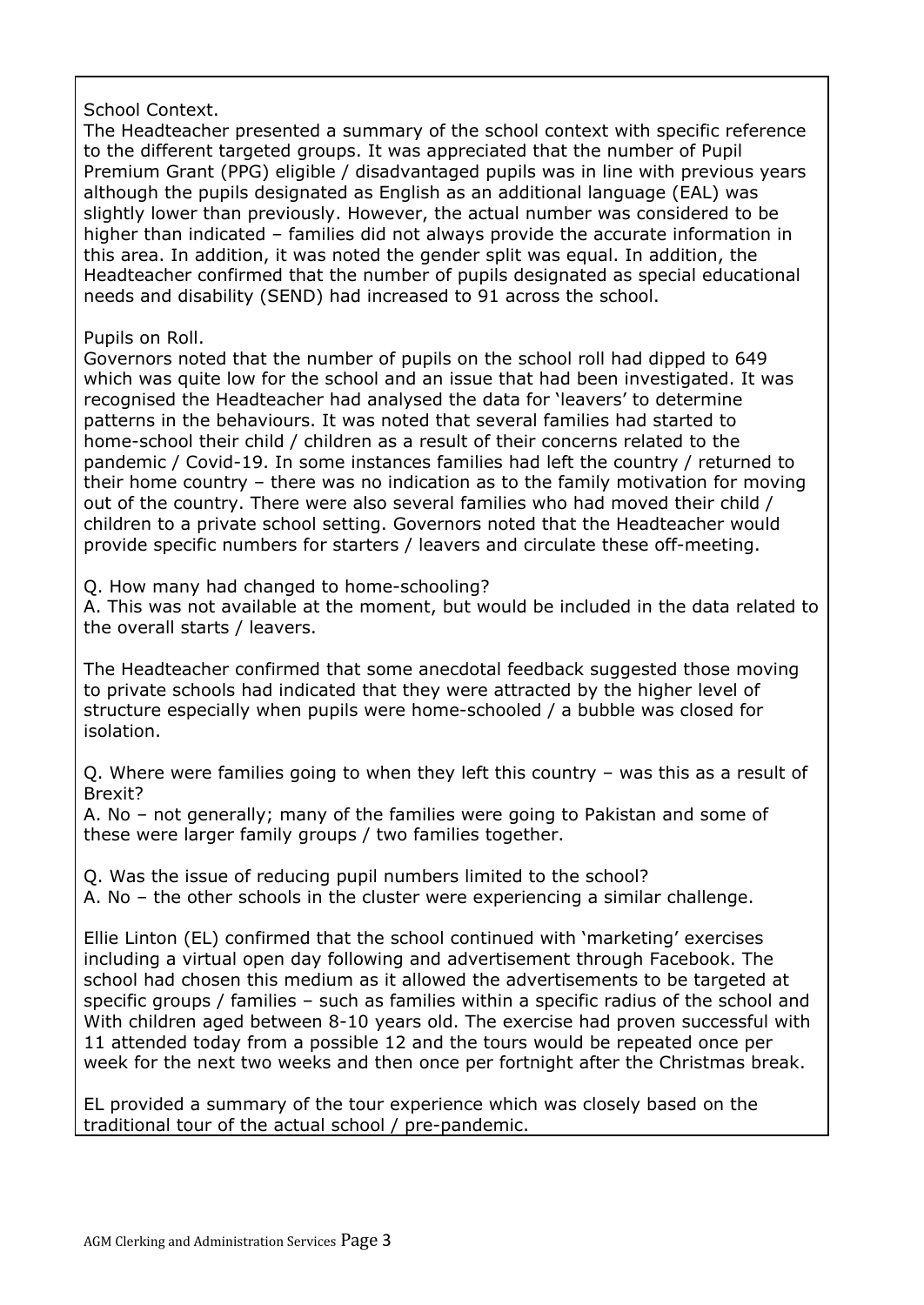Q. Was there a pattern to those families choosing to join the school? A. No - this was not obvious from the current data available.

During the discussion Governors considered the pupil numbers for the different year groups – it was especially noted that Year 3 was very low. In addition, it was recognised that Nursery pupil numbers were low in comparison to previous years. The Nursery provision was full initially, but numbers declined after the start of the pandemic. The Headteacher also advised that although there were 47 pupils in Nursery this included part-time places – the full-time equivalent was 44 places. It was understood this was a significant issue as the lower numbers would feed through to the school in later years and Nursery still required a full complement of staff despite the reduced revenue income from the reduced pupil numbers.

Q. Was it possible that numbers would increase after the Easter period? A. Yes – although there were indications this was part of a wider pattern of reduced nursery pupils in schools.

# Staffing Update.

The Headteacher confirmed that a member of the teaching staff who had reached the 28 week point in their pregnancy was now working from home – this complied with current government guidance. This individual was 'covered' by a newly qualified teacher (NQT) already employed by the school as a cover supervisor. As a result, the school had secured a teaching assistant (TA) as a replacement cover supervisor – this was an in-house promotion. In addition, the allocation of TA staff across the year groups had been amended to reflect this change and other changes related to some of the pupils leaving.

Governors noted there were two individuals on long-term sickness absence previously – one of these was on a phased return to work and one who was due to return after the summer break was now on maternity leave. In addition, it was noted there was a change in the administration team as a finance assistant had left and was replaced.

### School Improvement Plan (SIP).

Governors noted the different areas aligned with the SIP and the staff designated to lead on each area.

Governors noted the 'stay safe' area of the SIP and especially the updates provided by the lead for this area. It was especially noted that this included safeguarding during the Cocvid-19 pandemic – the school had focused on raising e-safety awareness within the community and was age specific for the different year groups. In addition, all children had accessed the National Society for the Prevention of Cruelty to Children (NSPCC) stay safe virtual assembly. The school also continued to adapt policies / procedures in response to updated guidance.

Q. How did the school manage visitors to the school who were involved in interventions – especially when these individuals also worked with other schools? A. The school had rigorous protocols in place with each individual having their own separate risk assessments and the school had a visitor agreement so all parties were aware of the expectations. There were limits on these individuals accessing different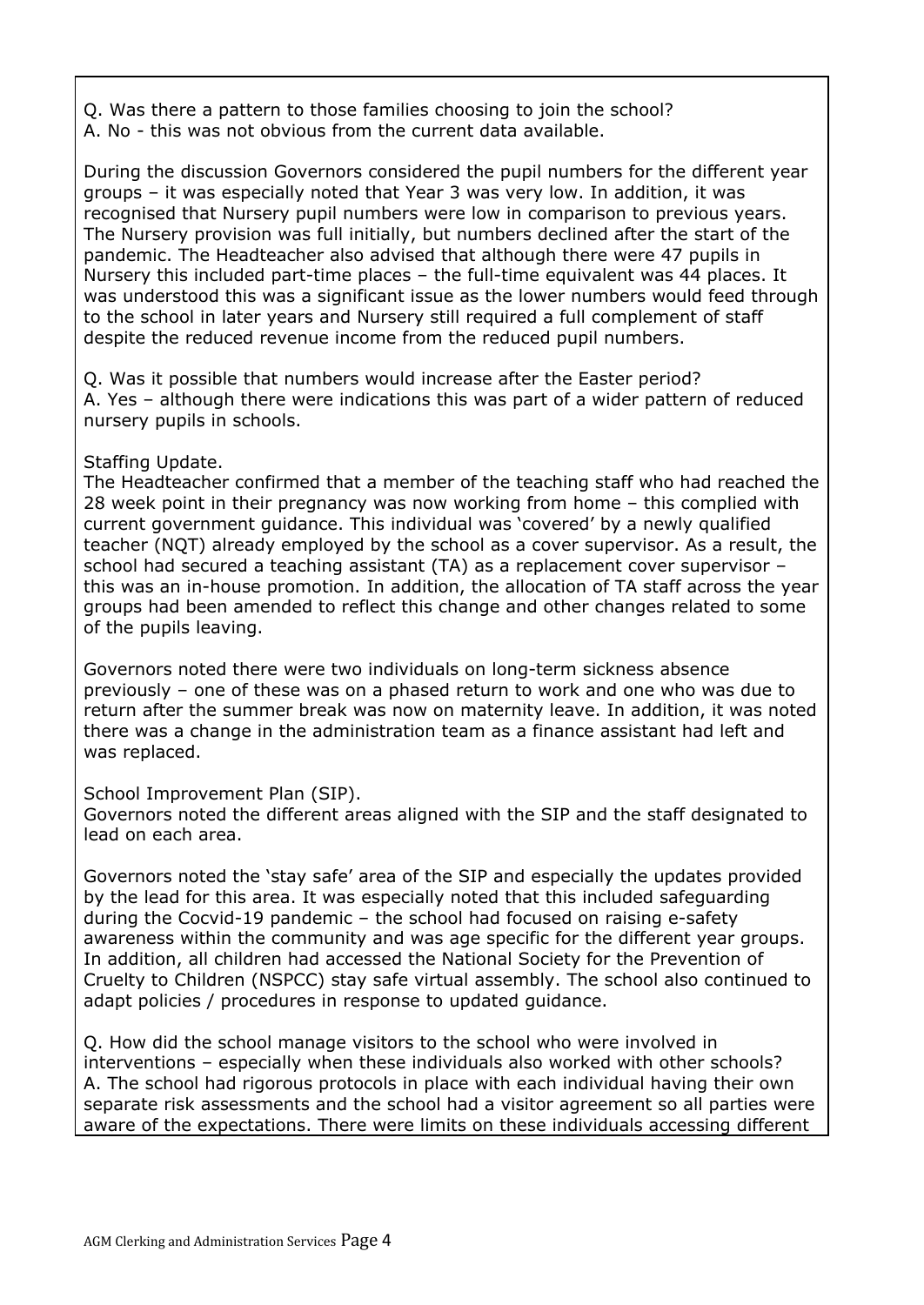areas of the school and these individuals also wear personal protective equipment (PPE).

Q. Staff were provided with the opportunity to take part in wellbeing drop-ins with the Deputy – were they accessing this service?

A. There was a strong take-up of activities during the early quarantine restrictions, but this had eased. Staff seemed to generally feel that there were no concerns to raise and there were no real signs of anxiety; the staff appeared quite happy.

Q. The school did well to access extra external support?

A. Yes – the contractors the school dealt with previously were very loyal to the school and reciprocated the support provided by the school.

Q. There was lower attendance for disadvantaged pupils and those in the Pakistani cohort – were there extra measures taken to support these groups? A. Not specifically – the disadvantaged pupils' attendance was 1% lower than their peers traditionally. In relation to the Pakistani cohort, previous analysis showed lower attendance related to families taking extended holidays; current analysis showed this and also some Pakistani families had shown a more cautious approach of not sending children to the school when they had minor sniffles / coughs and colds.

Q. In relation to behaviour was this still an issue since the pandemic and the new lunchtime protocols / staggered timing?

A. There had been improvements especially as a result of the staggered timings and zoned areas separating groups.

The Headteacher confirmed that the school was responding to parental feedback following consultation. The exercise had raised awareness that some pupils needed to have a quiet space during the lunchtime and the time limits in the hall and having to wait for the designated time for outdoor activity. In relation to the staff the feedback was that it was working well.

Governors noted the parental links section of the SIP and it was recognised that some activities had been deferred; others had adapted to delivery online. The Manchester Adult Education Service (MAES) family learning courses were now delivered online and were promoted to parents via social media platforms. There were also video tours of classrooms, which were posted on Tapestry, Seesaw and shared on Parentmail.

Governors were aware that the Headteacher would normally hold face-to-face meetings with parents that had concerns.

- Q. How was this managed currently?
- A. By Zoom generally now with occasional telephone conversations.
- Q. Was there feedback from the recent parents' evening?
- A. This was being collated and would be circulated to Governors.

The Headteacher confirmed that the anecdotal feedback from parents was that it was more convenient, although some parents missed the opportunity to view the workbooks.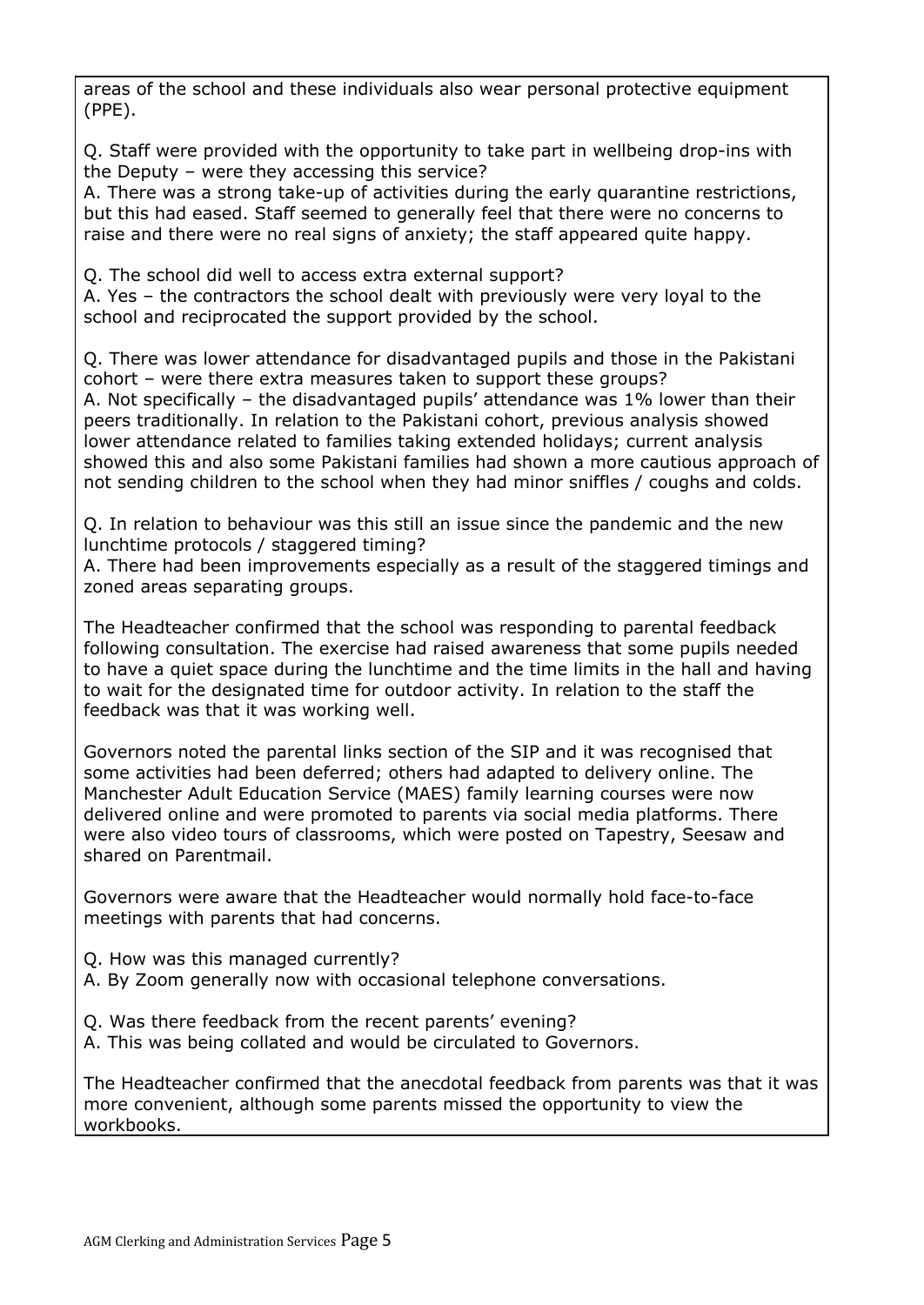Governors considered the section related to 'rights respecting' and noted that the school continued to pursue the 'gold' designation. There was a request for an artist to work with the children and establish a playground charter.

The Headteacher emphasised that the rights respecting school award (RRSA) was a thread through the work of the school – especially policies and procedures.

Governors reviewed the update related to 'fit for learning' and noted that the main activities had been postponed to the Spring Term – it was expected that the quarantine restrictions may ease by this stage. In the meantime, the school ensured there were as many competitive activities as possible to keep pupils as active as possible within the current restrictions. The school was exploring cross-school competition to widen the experience for pupils – this would be completed virtually. However, the Autumn Term Hoot camp did not work well when the school attempted to maintain bubbles, but this was less of an issue with the Christmas Hoot camp and bubbles would be mixed.

Governors recognised the efforts made by the school to maintain activity for pupils.

Governors reviewed the section related to achieving success and noted the extensive feedback due to the range of events / activities incorporated.

Q. How did the school ensure that all families had some form of digital resource to access the online provision?

A. During the initial quarantine period the school sought feedback from families to determine where there were digital resource gaps. The school was provided with five laptops by the Department for Education (DfE) with a further 26 due to be delivered – although the DfE had not confirmed when these would be available. In addition, the school had secured 'dongles'. The school would issue regular communications reminding people that there were resources available if needed.

The Headteacher advised that the school encourage pupils to access books which were readily available and a quarantine system was in-place to reduce the likelihood of spreading the virus. The school had invested in an online book system (Bug Club) so books were available electronically to children at all times.

Continuing Professional Development (CPD).

Governors noted the range of CPD which continued despite the challenges presented by Covid-19. This included ongoing work with the Quality Assurance (QA) Professional – Adrian Guy.

Compliments.

Governors noted the range and extent of the compliments and positive feedback from parents and families. It was especially appreciated that parents recognised the effectiveness of school communications.

Concerns.

Governors noted there were no concerns / formal complaints that need to be addressed.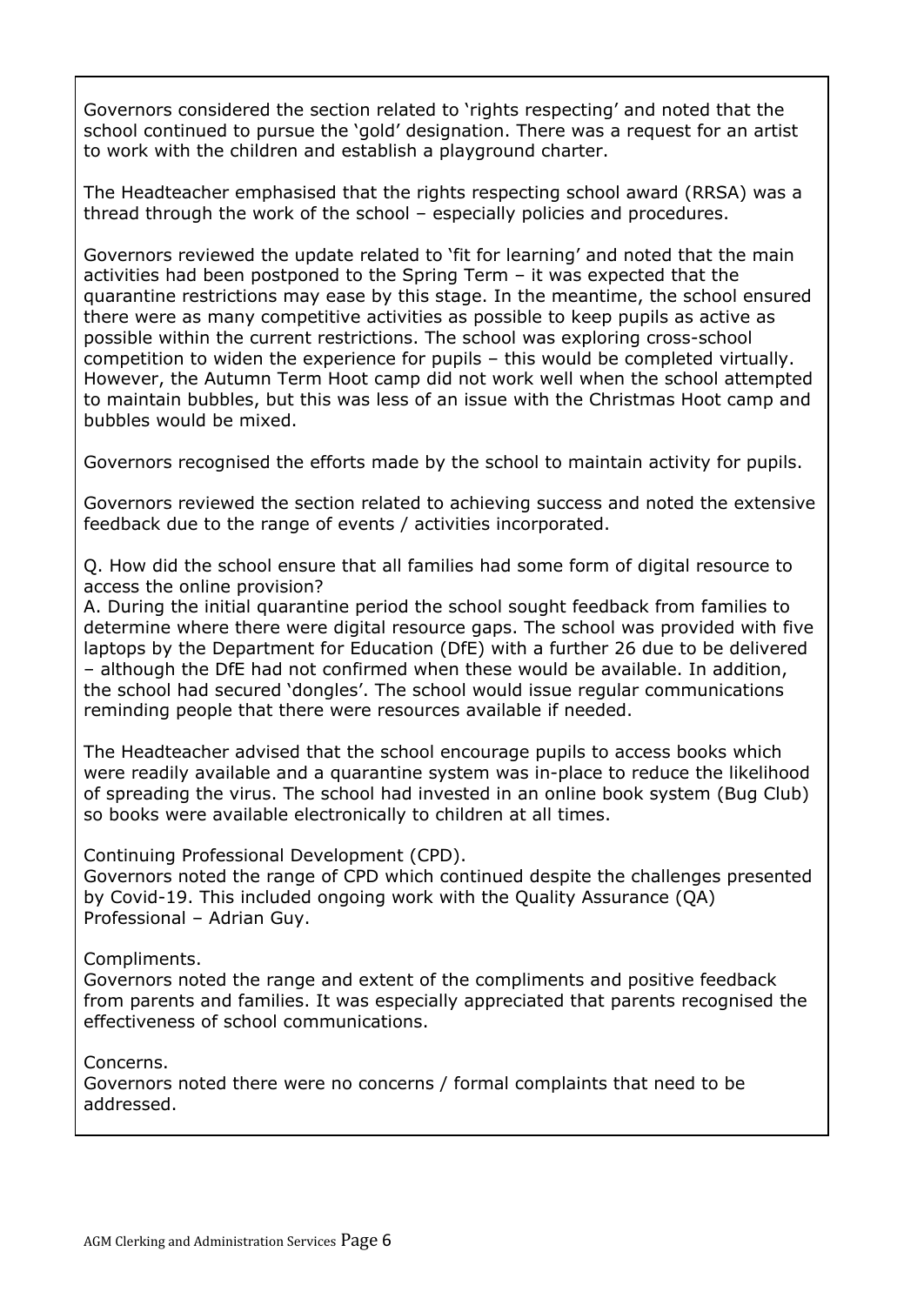Monitoring Activities.

The Headteacher advised that monitoring was ongoing, but was based on a 'low-key' approach to reduce the pressure on teaching staff. The school had expectations, and these were being met – it was determined then there was no need for a deep-dive approach. The Headteacher confirmed that she still completed her usual walk-rounds which were supported by the senior leadership team (SLT).

### Attendance.

The Headteacher provided a summary of the present protocols for recording attendance / absences. It was appreciated that any absence related to Covid-19 was recorded as an 'X' in the school register – this meant the absence did not disadvantage the relevant pupils. However, it was recognised that the process provided a 'skewed' version of the data.

Governors considered the data as per the different targeted groups. It was understood there were no significant trends with any of the groups – although it was recognised there were some challenges with the disadvantaged pupils and Pakistani pupils. Governors noted that overall attendance was good and there were no families that had decided not to attend because of their concerns over Covid-19.

The Headteacher confirmed that the school would further analyse the data and would continue with parental meetings where issues had been identified. The parental meetings would be attended by a member of the pastoral team to ensure that appropriate support was available / had been applied. The school would focus on the targeted groups where there were high levels of absence / persistent absence (PA) and tailored plans would be applied for specific families.

Q. Was there a concern that families would take their child out of school before the end of term to limit the chance of having to isolate over Christmas? A. The school recognises it must be a concern for families and it was certainly a concern for staff.

Behaviour Report. Governors noted there were no additional matters to raise in relation to behavior.

Appraisal Procedures.

Governors noted there were no additional matters to raise in relation to appraisal procedures.

Leadership and Management.

Q. How had the school managed with significant members of the staff absent through isolation?

A. The SLT and wider staff had worked well to cover for each other, with specific individuals being especially effective and the phase leaders had proven effective.

# Extra-Curricular Activities.

The Headteacher confirmed many of the matters related to this aspect of the report had been raised under the discussions 'fit for learning'. However, the sports coach had provided extra provision and filled some of the gaps left when independent suppliers could not provide their clubs.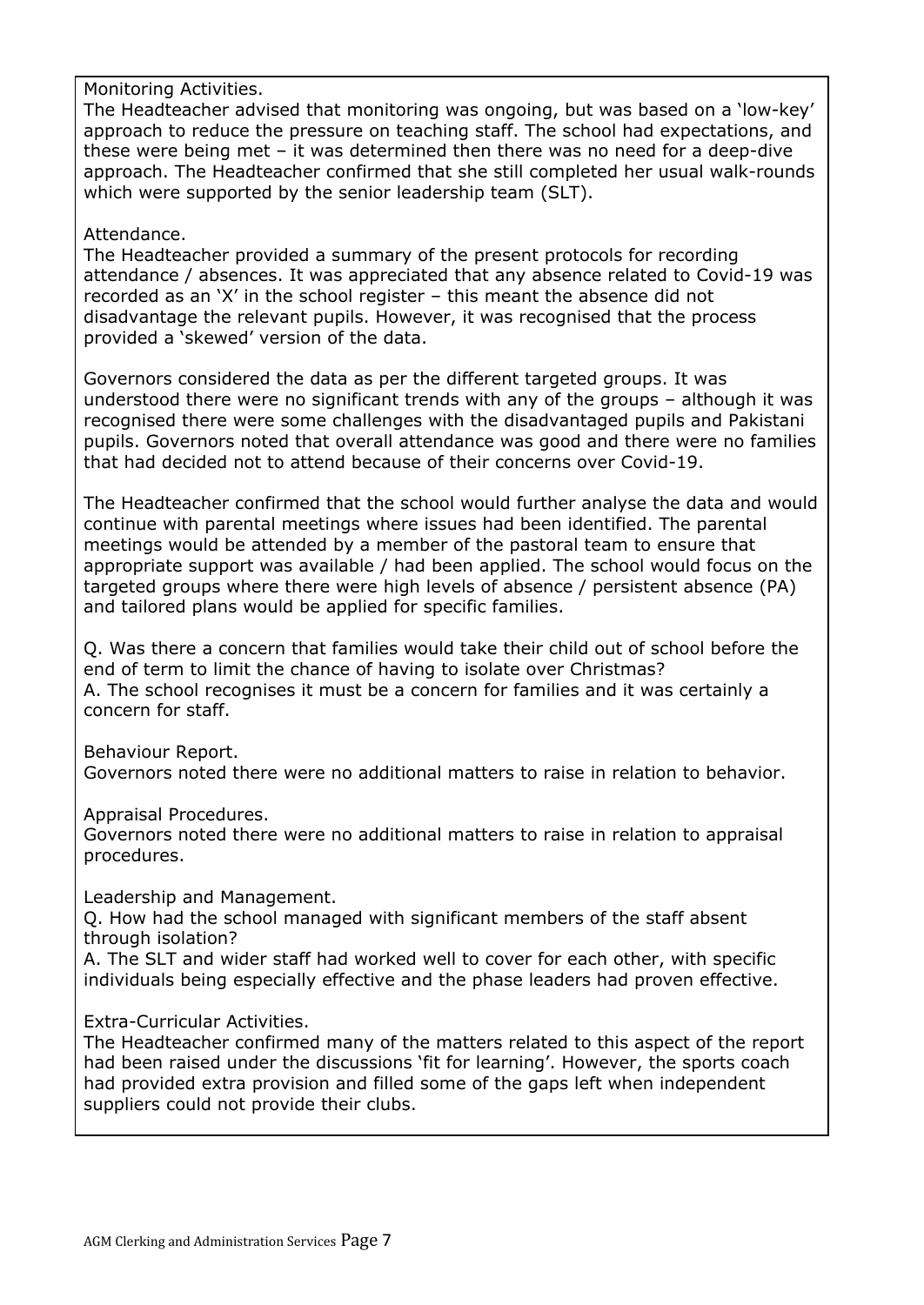Covid-19 Matters.

The Headteacher confirmed that issues that had arisen due to Covid-19 had been addressed throughout the report as the issue directly impacted on all aspects of the school and community. The only recent change expected was that singing would be permitted in the very near future – the school was working with the music lead to determine how this could be best managed.

There were no further issues and Governors agreed to accept the Headteacher's oral report into the record of the meeting.

| <b>Resolutions / Agreed Actions</b>                                                                  | Owner                    | <b>Date</b>      |
|------------------------------------------------------------------------------------------------------|--------------------------|------------------|
| • Action - circulate specific starter / leavers and<br>home-schooling data to Governors off-meeting. | <b>HT</b>                | December<br>2020 |
| • Action – circulate feedback from parents' evening to<br>Governors.                                 | EL                       | December<br>2020 |
| • Agreed – accept Headteacher's oral report into<br>record of meeting.                               | Governing<br><b>Body</b> |                  |

#### **Ite m 5 Behaviour and Safety of Pupils / Safeguarding**

The Headteacher presented an oral report in relation to the behaviour, safety and safeguarding of pupils and the following points were noted in discussion by Governors.

Governors noted that the issues to be considered under this item had been raised under Item 6 above.

There were no additional points raised or noted in discussion and Governors agreed to accept the safeguarding report into the record of the meeting.

| <b>Resolutions / Agreed Actions</b>               | . Owner     | Date |
|---------------------------------------------------|-------------|------|
| Agreed - accept behaviour and safeguarding report | Governing   |      |
| into record of meeting.                           | <b>Body</b> |      |

### **Ite m 6 Policies and Documents for Review and Approval / Ratification**

Governors noted the following tranche of policies / documents which had been circulated prior to the meeting.

# Attendance Policy.

The Headteacher confirmed that there were still some minor amendments to be completed for the appendix to the current document. It was proposed that the final draft would be presented at the next scheduled meeting.

There were no issues raised and Governors agreed to defer the review of the Attendance Policy until the next scheduled meeting.

# Behaviour Policy – Appendix.

Governors noted that the changes to the appendix had been highlighted – this related to how the 'reflections' worked in relation to the current Covid-19 situation.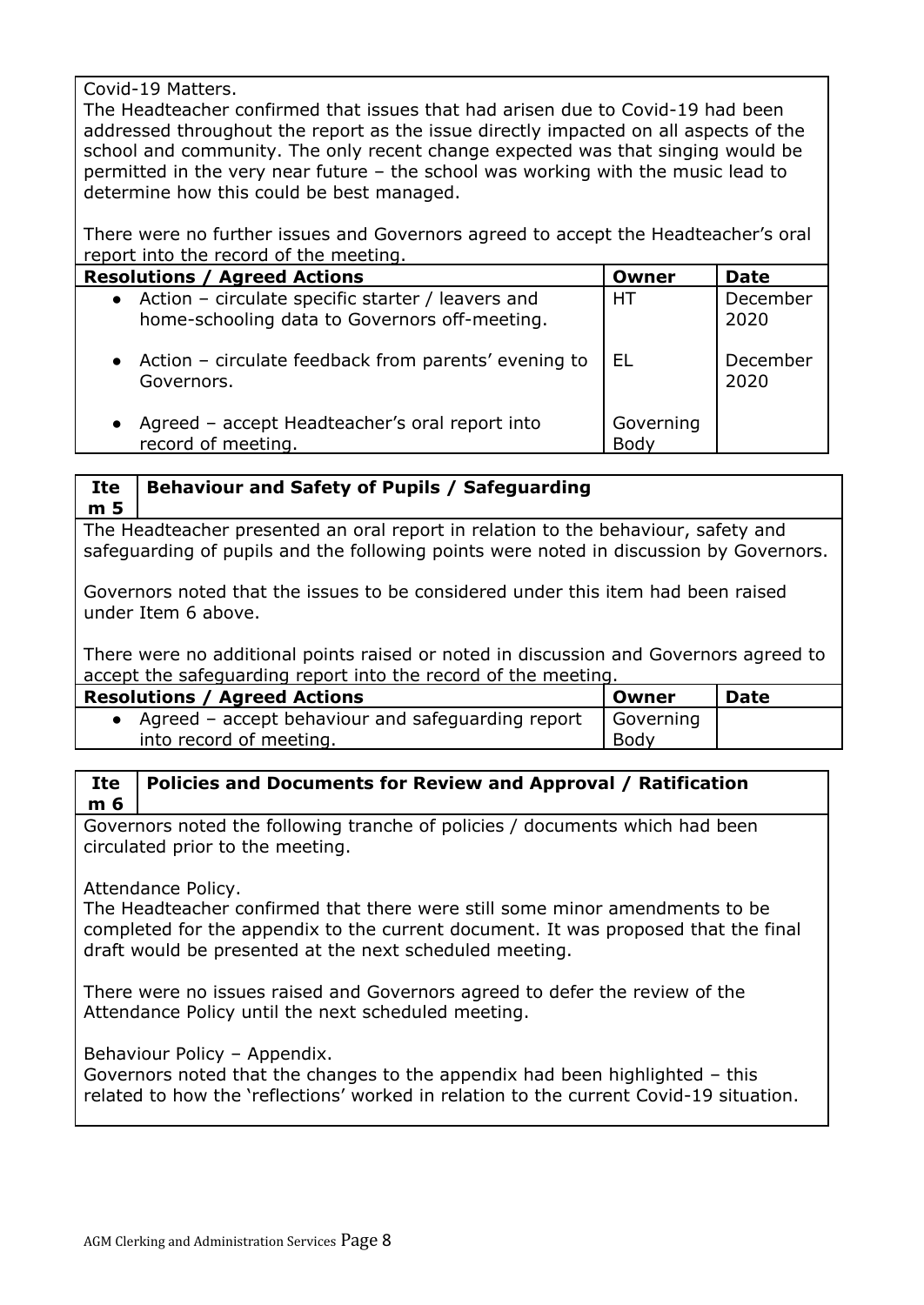There were no issues raised in relation to the revised Behaviour Policy Appendix and this was approved by Governors.

Data Protection Policy.

Governors reviewed the document and there were no issues raised. Governors approved the Data Protection Policy.

Equality Policy.

Governors noted the Policy was based on a model document provided by One Education. However, the objectives would be established by the school and Governors – see separate Equality Policy Objectives document.

Governors noted the current objectives which had been in place for two years had been assessed. In relation to the EAL progress the review had considered the most recent data which indicated that EAL progress was broadly in line the progress of 'all children'. The second objective related to parental engagement not necessarily reflecting the actual community – Governors noted the work completed by the school and the successes demonstrated as per the parental links aspect of the SIP. It was considered that it was appropriate to establish new objectives.

The Headteacher confirmed that the new objective was as a result of feedback from staff and pupils although had not been the outcome of wider consultation. This was to increase the extent of Black, Asian and minority ethnic (BAME) groups in the school's curriculum.

Q. The school did have consultation for the previous objectives? A. Yes – on this occasion it was appropriate at this time as it aligned with staff, pupil; and parent feedback and was significantly relevant.

There were no issues raised with the above proposal and Governors approved the revised equality objectives and the updated Equality Policy.

Equality Policy Objectives.

Governors noted that this issue was addressed in the discussions above.

Pay Policy.

Governors noted the revised and updated draft of the Pay Policy which had been reviewed, discussed and approved by the Resources Committee.

There were no issues raised and Governors ratified the updated Pay Policy.

Paternity Policy.

The Headteacher confirmed that this was a model / standard document provided by One Education. The document ensured the school complied with current legislation on this area.

There were no issues raised and Governors approved the document.

Shared Parental Leave Policy.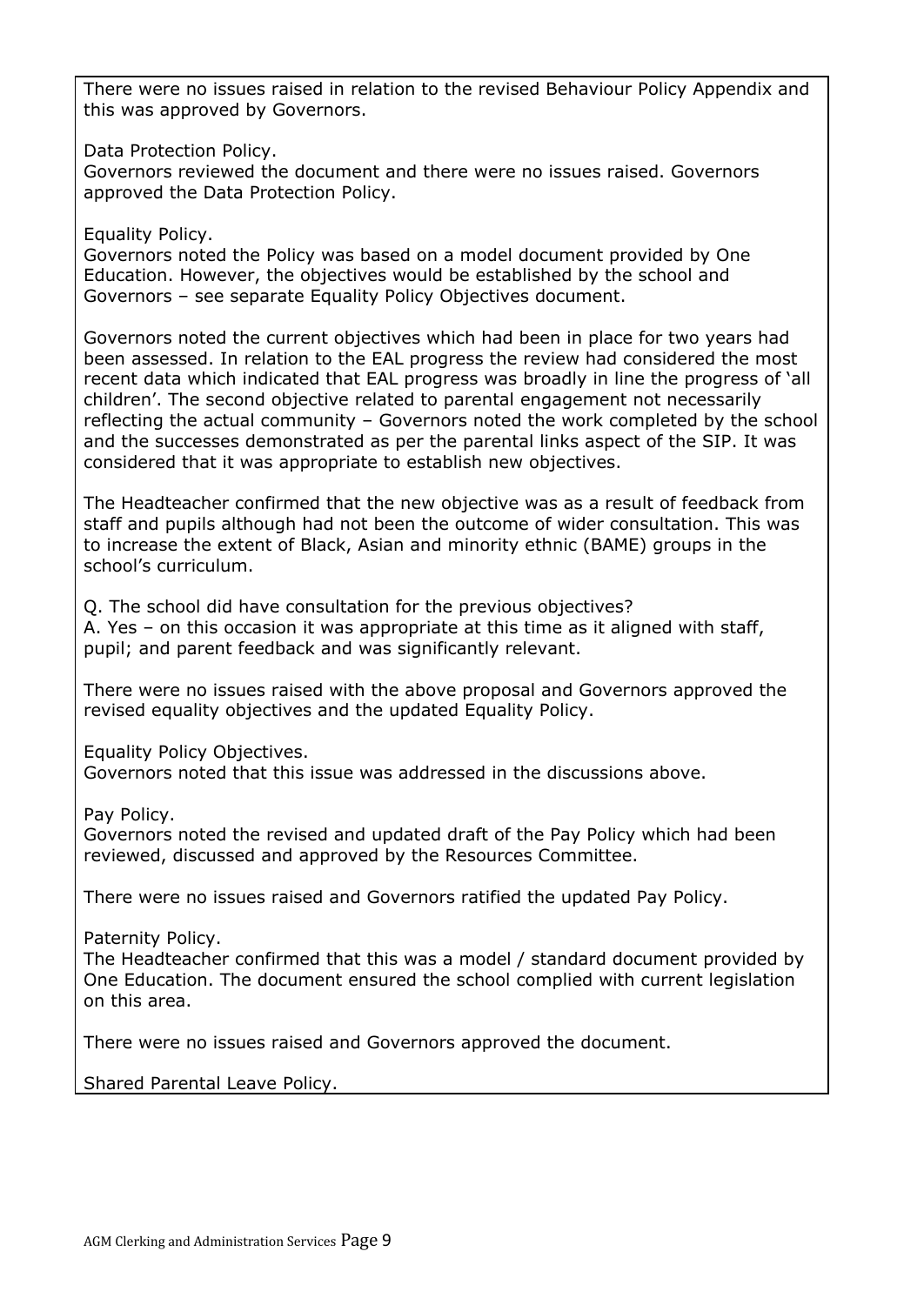The Headteacher confirmed that this was a model / standard document provided by One Education. The document ensured the school complied with current legislation on this area.

There were no issues raised and Governors approved the document.

Covid-19 School Risk Assessment.

The Headteacher confirmed that the document had been circulated off-meeting and represented the most recent version of the document as applied by the school. It was appreciated this was a 'living' document updated on a regular basis – the most recent update followed the return after half-term in November 2020. There were minor amendments which ensured the school complied with the most up-to-date government guidance.

There were no issues raised and Governors approved the document.

| <b>Resolutions / Agreed Actions</b>                                     | Owner                    | <b>Date</b>   |
|-------------------------------------------------------------------------|--------------------------|---------------|
| Agreed - defer Attendance Policy review to next<br>scheduled meeting.   | Governing<br><b>Body</b> |               |
| Action – Attendance Policy to be agenda item next<br>scheduled meeting. | HT / Chair<br>/ Clerk    | March<br>2021 |
| • Approved - Behaviour Policy Appendix                                  | Governing<br><b>Body</b> |               |
| Approved - Data Protection Policy.                                      | Governing<br><b>Body</b> |               |
| Approved - updated Equality Policy.                                     | Governing<br><b>Body</b> |               |
| Approved - revised Equality Policy Objectives.                          | Governing<br><b>Body</b> |               |
| Ratified - Pay Policy.                                                  | Governing<br><b>Body</b> |               |
| Approved - Paternity Policy.                                            | Governing<br><b>Body</b> |               |
| Approved - Shared Parental Leave Policy.                                | Governing<br><b>Body</b> |               |
| Approved - Covid-19 School Risk Assessment.                             | Governing<br>Body        |               |

#### **Ite m 7 Committee Reports**

Pay Committee – 12.10.20

The Chair presented the report and minutes related to the recent meeting of the Pay Committee 12 October 2020. It was noted that the minutes had been circulated prior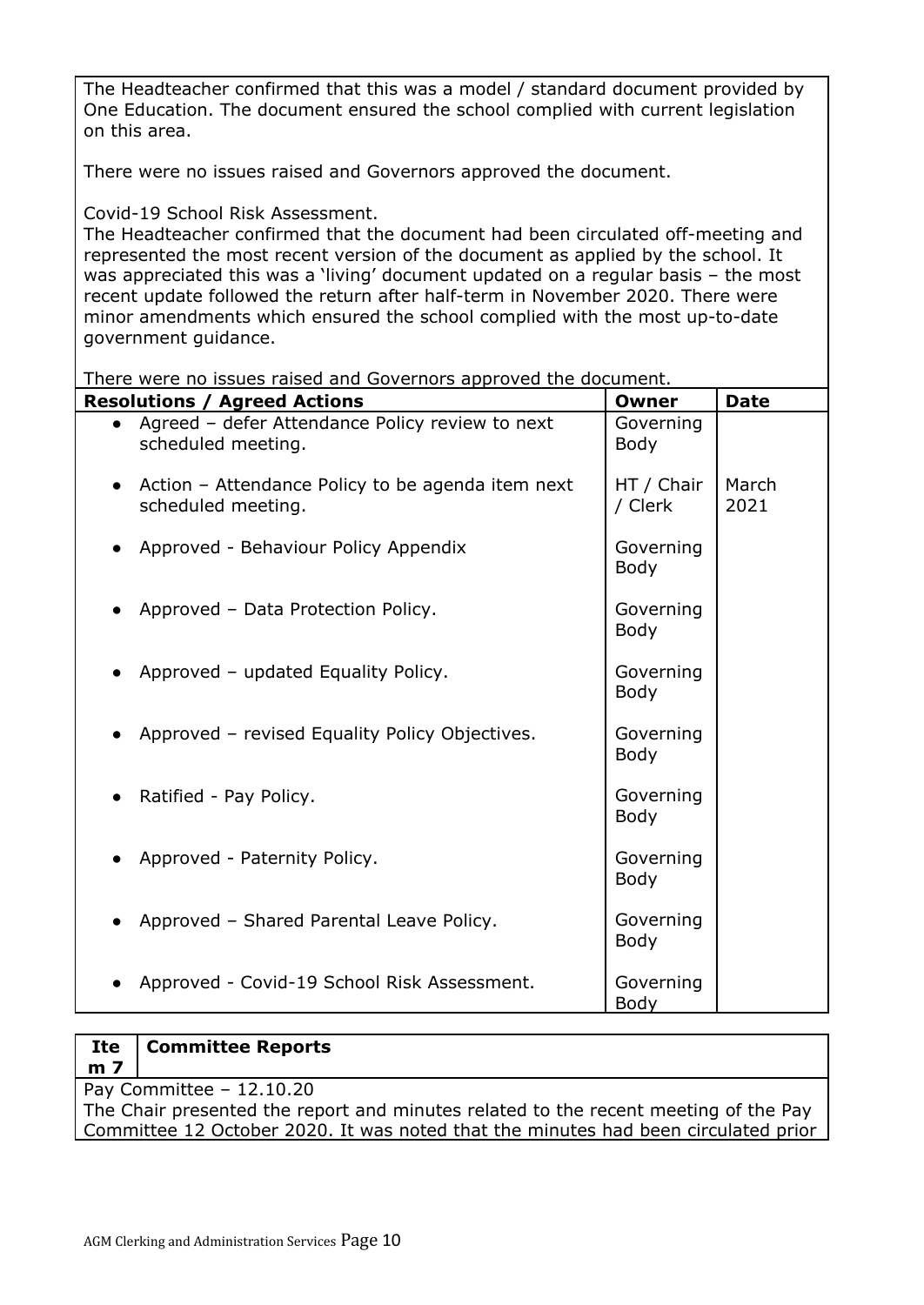to the meeting and the following issues were considered and discussed by Governors.

Governors noted the recommendations submitted by the Headteacher had been anonymised and were supported by evidence from the appraisal process. It was recognised the extent to which staff performed well with a low turnover of staff.

There were no issues raised and Governors ratified the Committee's decisions related to pay progression for staff.

There were no matters raised and Governors agreed to accept the Pay Committee minutes and report into the record of the meeting.

### Resources Committee – 12.10.20

Ali Ayub (AA), Chair of the resources Committee presented the report and minutes based on the most recent meeting – 12 October 2020. Governors noted that the minutes had been circulated prior to the meeting and the following issues were considered and discussed.

Governors noted that the Committee had reviewed, considered and approved the period 6 budget monitoring report submitted by the school and the corresponding budget changes. It was also appreciated the school carried forward (c/fwd.) £193,316 at the end of the previous year and projected an in-year surplus of £7,210. The cumulative surplus was projected as £200,526.

There were no issues raised in relation to these issues and Governors ratified the Period 6 budget monitoring report and the budget changes.

AA highlighted the school's receipt of government catch-up funding and this would be applied to staffing in support of the recovery curriculum. In addition, the Committee had considered the current major was cost areas which reflected the Covid-19 situation and the roof leak.

AA confirmed that the Committee had considered the SIP from a finance perspective and that the PPG funding had been considered by Governors at the previous meeting in September 2020.

Q. Had the school adapted the PPG strategy in response to the receipt of the catch-up funding?

A. The PPG strategy would be reviewed now the amount of catch-up funding was confirmed. It was expected that some planned expenditure of PPG would not now be applicable as a result of Covid-19 restrictions and this portion of the funding would be allocated as / where needed to best support pupils and the recovery curriculum.

The Headteacher confirmed the review of PPG funding would be an agenda item for the next scheduled Resources Committee meeting.

Governors noted that the Committee had reviewed the collated feedback from the SFVS skills matrices and there were no identified training needs and the SFVS self-assessment document had been scheduled for a full review at a forthcoming meeting of the Committee.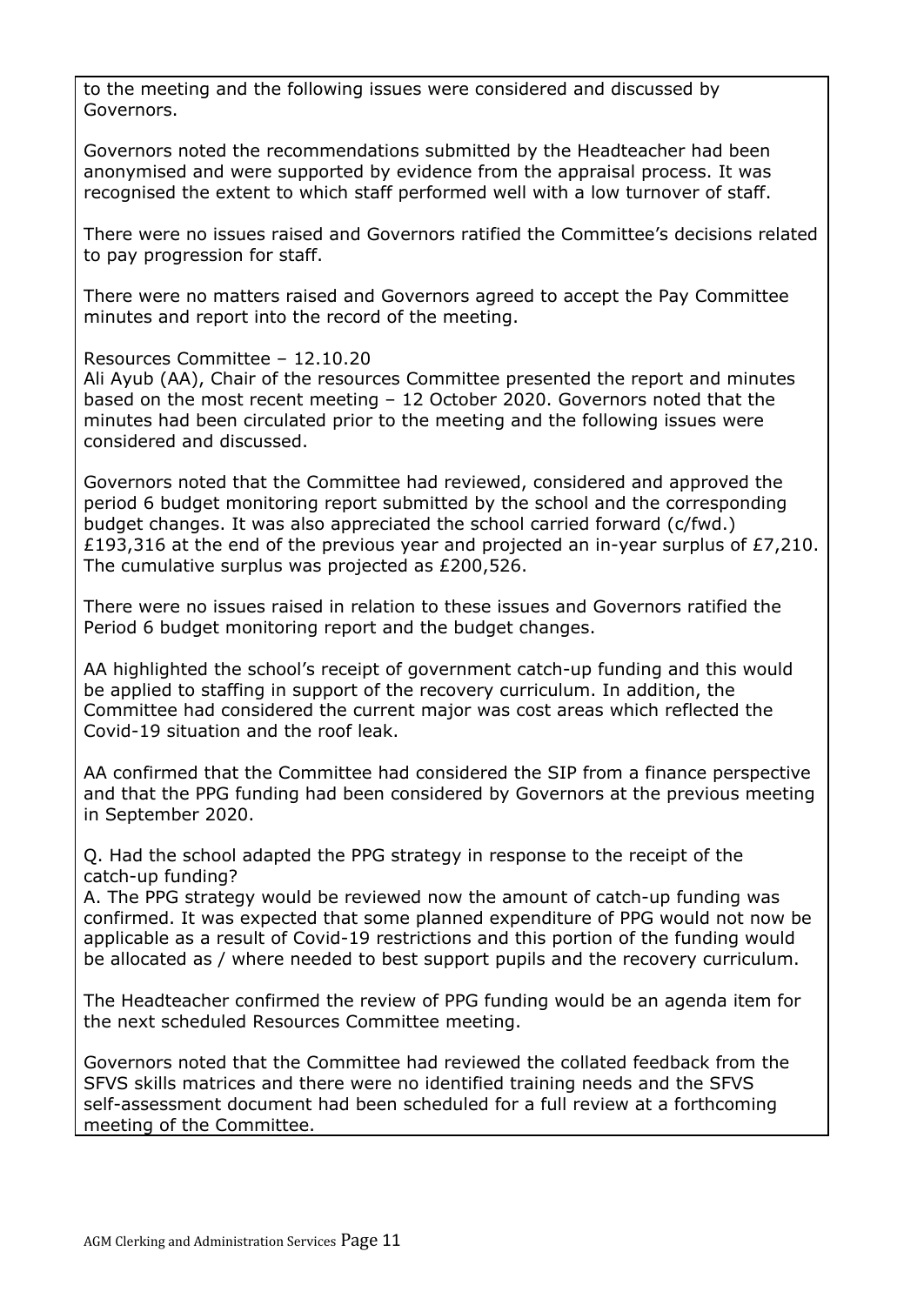AA confirmed that the Committee had reviewed and considered the health and safety (H&S) report – there were no major concerns raised. It was recognised that MCC had completed a H&S inspection which included an audit of documentation and a tour of the school – especially in relation of Covid-19 compliance. MCC had determined the school had effective procedures / practices in place and the inspector retained some of the documentation used by the school as an example of best practice to be shared with other schools.

Governors appreciated there were no GDPR issues to consider by the Committee or since that time.

There were no further points noted in discussion and Governors agreed to accept the Resources Committee minutes and report into the record of the meeting.

Teaching and Learning (T&L) Committee – 17.11.20 Ellie Russell (ER) presented the report and minutes related to the T&L Committee meeting held 17 November 2020 and the following matters were raised in discussion by Governors.

ER confirmed that the Committee had reviewed and considered the available data and the school's approach to the recovery curriculum. In addition, the Committee had considered and approved the expenditure of the catch-up funding to support the recovery curriculum. It was recognised that the Committee considered the school was progressing well – especially as a result of the work already completed with Adrian Guy.

Q. How were staff supported to develop new teaching and learning strategies in response to the current situation?

A. The school supported staff with effective mentoring – this was provided through the Assistant Headteacher (AHT).

The Headteacher confirmed there were exercises to support staff in the use of new technology and applications for remote learning. It was noted that this individual had also utilised the DfE project to link schools in need to technology support with other schools that excelled in this area – Elizabeth Woodville school in Northamptonshire was sourced and proved an effect link.

There were no further points raised or noted in discussion and Governors agreed to accept the report and minutes from the T&L Committee into the record of the meeting.

| <b>Resolutions / Agreed Actions</b>                                                                 | Owner             | <b>Date</b> |
|-----------------------------------------------------------------------------------------------------|-------------------|-------------|
| • Ratified - approved pay progression for staff.                                                    | Governing<br>Body |             |
| Agreed - accept Pay Committee minutes (12.10.20)<br>$\bullet$<br>and report into record of meeting. | Governing<br>Body |             |
| • Ratified – Period 6 budget monitoring report and<br>budget changes.                               | Governing<br>Body |             |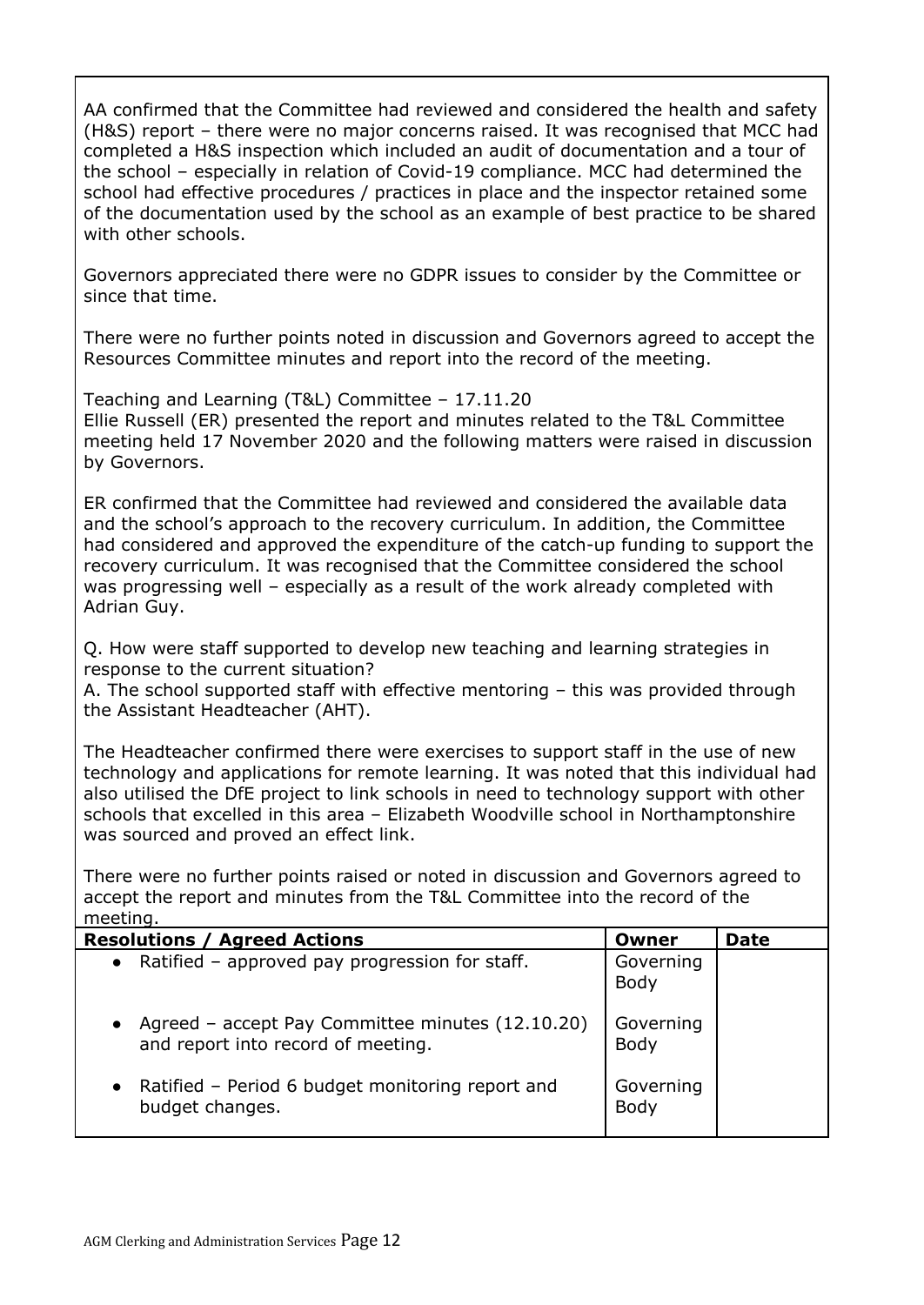| • Action – review of PPG expenditure to be agenda<br>HT / Chair<br>/ Clerk<br>item next Resources Committee meeting.     |                 |
|--------------------------------------------------------------------------------------------------------------------------|-----------------|
|                                                                                                                          | January<br>2021 |
| Agreed - accept Resources Committee minutes<br>Governing<br>(12.10.20) and report into record of meeting.<br><b>Body</b> |                 |
| Agreed - accept T&L Committee minutes (17.11.20)<br>Governing<br>and report into record of meeting.<br>Body              |                 |

#### **Ite Governor Matters**

**m 8**

Action Plan Update.

The Chair presented the report in relation to the updated action plan – as per December 2019 and the following matters were noted in discussion by Governors.

Governors noted that the document would be refreshed / updated as per the outcomes from the National Governors Association (NGA) skills audits. However, it was recognised that the school would complete the election of two new parent governors in the forthcoming weeks and it was proposed that the full review was deferred until the next scheduled meeting. It was considered that this would allow the new governors to complete their NGA skills audits and this would provide a more accurate position of the Governing Body.

The Chair confirmed that a Zoom meeting would be scheduled to welcome the new parent Governors to the Governing Body.

There were no issues raised and Governors agreed to defer the review of the action plan to the next scheduled meeting.

NGA Skills Audit.

Governors noted that the document had been circulated prior to the meeting but would be updated with outcomes form the newly elected members as per the discussions above.

| <b>Resolutions / Agreed Actions</b>          | Owner             | Date |
|----------------------------------------------|-------------------|------|
| Agreed - defer review of action plan to next | Governing   March |      |
| scheduled meeting.                           | Body              | 2021 |

| <b>Item</b><br>9 | <b>Governor Visits</b>                                                                                                                                                                                  |  |  |  |
|------------------|---------------------------------------------------------------------------------------------------------------------------------------------------------------------------------------------------------|--|--|--|
|                  | Governors noted that there were limited opportunities for visits in person to the school<br>site and these were best kept to a minimum to ease any additional pressure on the<br>school / school staff. |  |  |  |
| Governor.        | ER confirmed that she had scheduled a virtual meeting in her capacity as a link                                                                                                                         |  |  |  |
|                  | The Headteacher confirmed that the respective staff leads for the different SIP areas<br>would contact the relevant Governors and schedule similar events via Zoom.                                     |  |  |  |

| <b>Resolutions / Agreed Actions</b> | l Owner | Date |  |
|-------------------------------------|---------|------|--|
|                                     |         |      |  |